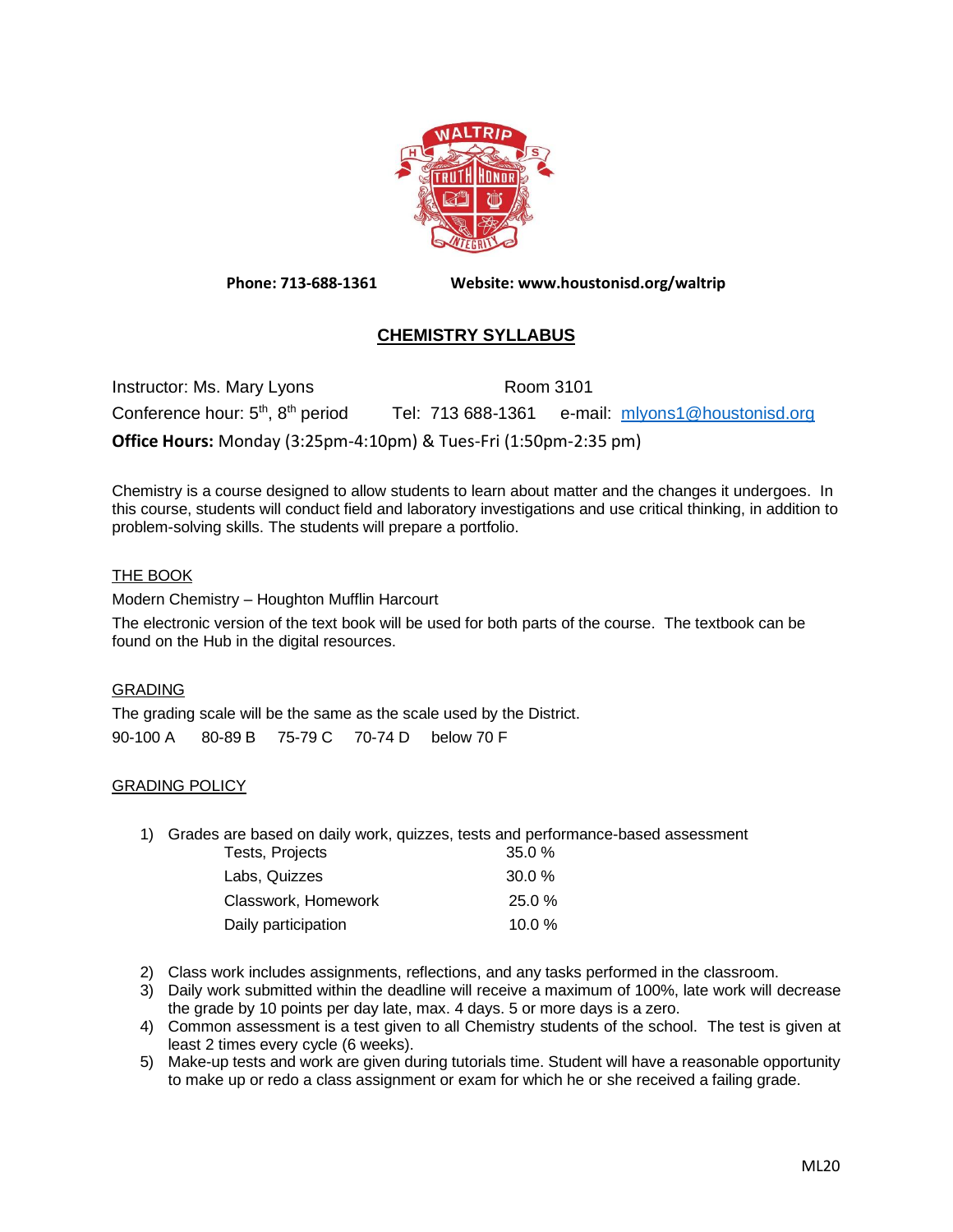# LABORATORY SAFETY

Each student is required to pass a laboratory safety test with at least 70% accuracy. If the student does not pass the safety test, the student will not be allowed to participate in laboratory activities until he do so. In addition to the lab safety test, each student and parent will be required to sign a Lab safety contract, stating the student has passed the test and will practice safe habits in the laboratory environment. Due to pandemics we will start with virtual labs or demonstrations.

#### HOMEWORK

When homework is assigned, the student is expected to have the work completed upon entering the class the next meeting day.

# **CLASS RULES Be on time and participate in the class Be prepared (Laptop. pencil, pen, notebook, e-Textbook daily, etc.). All students will be silent and respectful while other students read aloud Respect the Adult in charge, yourself and your Peers.**

MATERIALS – Having your own supplies is especially important to prevent the spread of Covid.

Colored Pencils Composition Notebook **Scissors** Glue or Glue Stick Metric ruler

#### All work is required to have a proper heading

#### **Plagiarism, Cheating, and Academic Integrity**

Work in groups is encouraged. Avoid plagiarism and cheating. This is a great year with a lot of challenges and we will conclude it with success.

\_\_\_\_\_\_\_\_\_\_\_\_\_\_\_\_\_\_\_\_\_\_\_\_\_ \_\_\_\_\_\_\_\_\_\_\_\_\_\_\_\_\_\_\_\_\_\_\_\_\_\_ \_\_\_\_\_\_\_\_\_

**Parent Signature Student name Date**